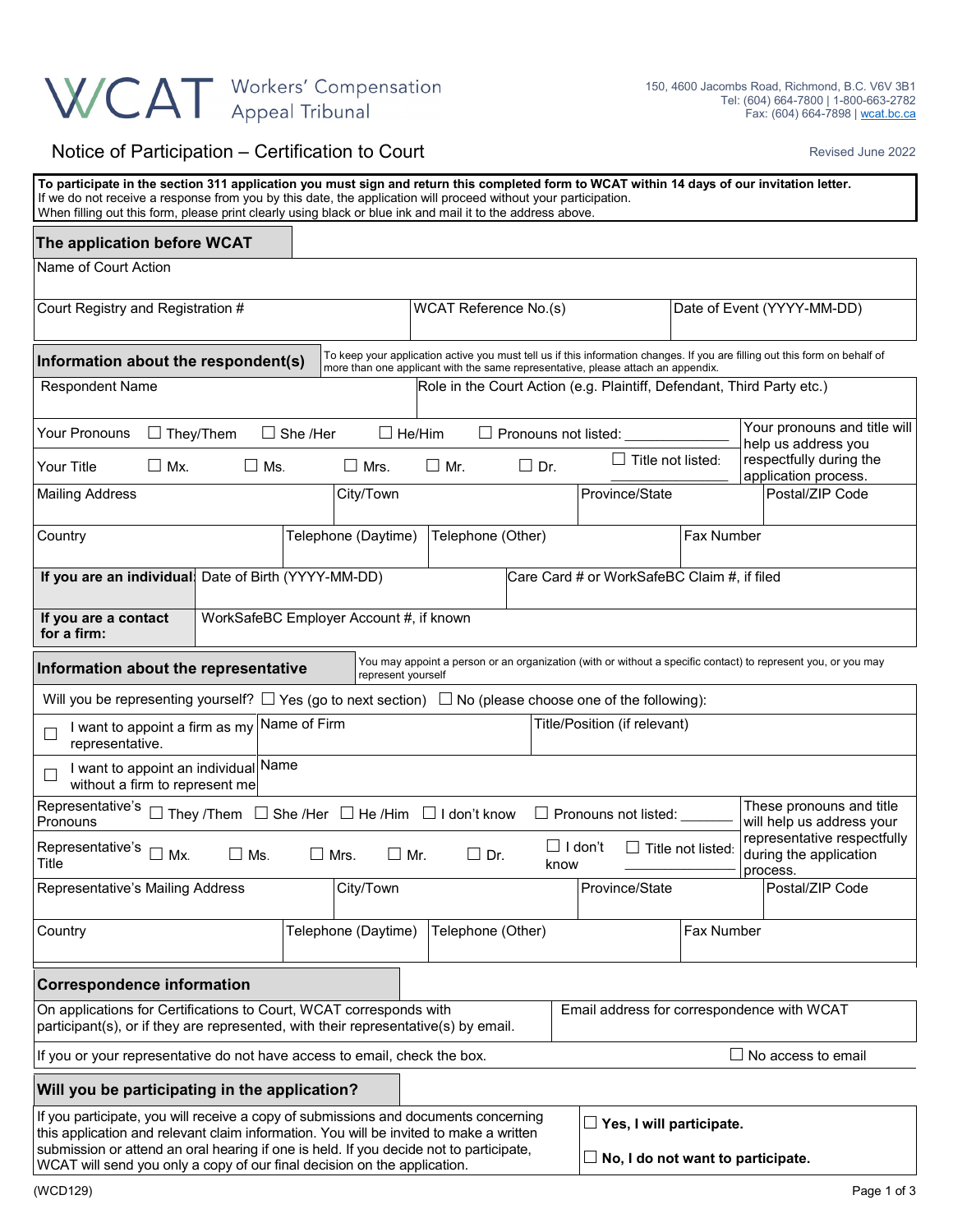| Indigenous persons appearing before WCAT |                                                                                                                                                                                   |                                |                                                                                                                                                                                                                                                                                                                                                                                                                                                                                                                                                                                                 |
|------------------------------------------|-----------------------------------------------------------------------------------------------------------------------------------------------------------------------------------|--------------------------------|-------------------------------------------------------------------------------------------------------------------------------------------------------------------------------------------------------------------------------------------------------------------------------------------------------------------------------------------------------------------------------------------------------------------------------------------------------------------------------------------------------------------------------------------------------------------------------------------------|
|                                          |                                                                                                                                                                                   |                                | Are you, if you are self-represented, or are any of the parties you represent, an Indigenous person (includes a person of Indigenous ancestry:<br>Inuit, Metis, First Nations, non-status, status, and anyone with First Nations ancestry)?                                                                                                                                                                                                                                                                                                                                                     |
|                                          |                                                                                                                                                                                   |                                | If you self-identify, you can work with a WCAT Navigator to tell your story. These experienced staff members can offer neutral support and make<br>sure that cultural sensitivities are respected. This service is part of implementing the Truth and Reconciliation Commission's Calls to Action.                                                                                                                                                                                                                                                                                              |
| $\Box$ Yes, I am                         | $\Box$ Yes, I represent the following Indigenous person(s):                                                                                                                       |                                |                                                                                                                                                                                                                                                                                                                                                                                                                                                                                                                                                                                                 |
| $\square$ No                             |                                                                                                                                                                                   |                                | $\Box$ I choose not to answer this question                                                                                                                                                                                                                                                                                                                                                                                                                                                                                                                                                     |
|                                          | Information requested from respondent                                                                                                                                             |                                |                                                                                                                                                                                                                                                                                                                                                                                                                                                                                                                                                                                                 |
|                                          |                                                                                                                                                                                   |                                | Are there other court actions (e.g. a Part 7 Action) arising out of this event? If yes, attach a copy of the filed pleadings for each related action of<br>provide on an attached page the name of the court action, and the names of the counsel involved and the parties they represent.                                                                                                                                                                                                                                                                                                      |
| $\Box$ Yes                               |                                                                                                                                                                                   |                                | $\Box$ No                                                                                                                                                                                                                                                                                                                                                                                                                                                                                                                                                                                       |
|                                          | Are examination(s) for discovery complete?                                                                                                                                        |                                |                                                                                                                                                                                                                                                                                                                                                                                                                                                                                                                                                                                                 |
| $\Box$ Yes                               |                                                                                                                                                                                   |                                | $\Box$ No<br>$\Box$ Not applicable                                                                                                                                                                                                                                                                                                                                                                                                                                                                                                                                                              |
| for obtaining their own copy.            | If yes, please provide WCAT a copy of the transcript(s)<br>for all examinations for discovery conducted in the court<br>action. Other parties to the court action are responsible |                                | If no, please advise by what date you anticipate they will be completed<br>(YYYY-MM-DD):                                                                                                                                                                                                                                                                                                                                                                                                                                                                                                        |
|                                          |                                                                                                                                                                                   |                                | Are there any additional determinations required beyond those identified in the application?                                                                                                                                                                                                                                                                                                                                                                                                                                                                                                    |
| $\Box$ Yes                               |                                                                                                                                                                                   |                                | $\Box$ No                                                                                                                                                                                                                                                                                                                                                                                                                                                                                                                                                                                       |
|                                          | Identify the determinations requested                                                                                                                                             |                                |                                                                                                                                                                                                                                                                                                                                                                                                                                                                                                                                                                                                 |
|                                          |                                                                                                                                                                                   |                                | For each determination you are requesting, please identify if you are alleging that the person or firm was or was not a worker, or an employer. If<br>you want a determination that someone was or was not a worker, please identify whether or not you alleged that the worker in the course of<br>employment, and whether their injuries or conduct arose of out of employment. If you want a determination that someone was or was not an<br>employer, please identify whether you seek a determination that the alleged employer was or was not engaged in an industry at the material time |
| Name                                     |                                                                                                                                                                                   | <b>Determination Requested</b> |                                                                                                                                                                                                                                                                                                                                                                                                                                                                                                                                                                                                 |
|                                          |                                                                                                                                                                                   |                                |                                                                                                                                                                                                                                                                                                                                                                                                                                                                                                                                                                                                 |
| Name                                     |                                                                                                                                                                                   | <b>Determination Requested</b> |                                                                                                                                                                                                                                                                                                                                                                                                                                                                                                                                                                                                 |
|                                          |                                                                                                                                                                                   |                                |                                                                                                                                                                                                                                                                                                                                                                                                                                                                                                                                                                                                 |
| Name                                     |                                                                                                                                                                                   | <b>Determination Requested</b> |                                                                                                                                                                                                                                                                                                                                                                                                                                                                                                                                                                                                 |
|                                          |                                                                                                                                                                                   |                                |                                                                                                                                                                                                                                                                                                                                                                                                                                                                                                                                                                                                 |
| Name                                     |                                                                                                                                                                                   | <b>Determination Requested</b> |                                                                                                                                                                                                                                                                                                                                                                                                                                                                                                                                                                                                 |
| Name                                     |                                                                                                                                                                                   | <b>Determination Requested</b> |                                                                                                                                                                                                                                                                                                                                                                                                                                                                                                                                                                                                 |
|                                          |                                                                                                                                                                                   |                                |                                                                                                                                                                                                                                                                                                                                                                                                                                                                                                                                                                                                 |
|                                          |                                                                                                                                                                                   |                                |                                                                                                                                                                                                                                                                                                                                                                                                                                                                                                                                                                                                 |